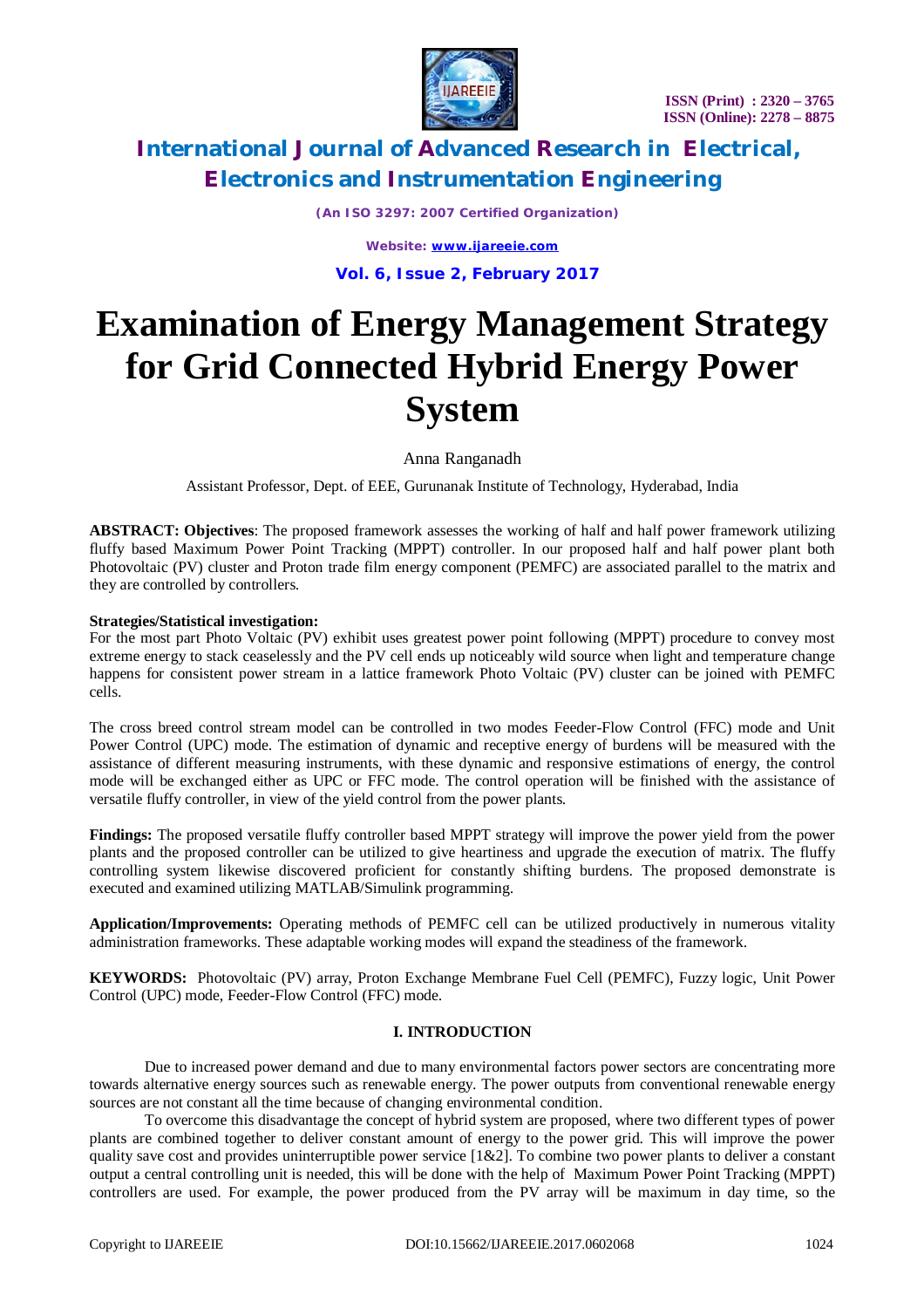

*(An ISO 3297: 2007 Certified Organization)*

*Website: [www.ijareeie.com](http://www.ijareeie.com)*

### **Vol. 6, Issue 2, February 2017**

controller should reduce the power produced from the fuel cells. The power produced from the PV arrays will be zero in night time; therefore the controller should draw maximum power from the fuel cells. This is the basic working of MPPT controllers. The power produced from this sources are DC in nature, so DC/DC or DC/AC power converters are used to deliver energy from source to grid confirming consistent, steady and sustainable operation [3]. The converters will be monitored by the controller systems  $[4 \& 5]$ . The block diagram of proposed Hybrid energy power system is shown in Fig 1.



Fig 1: Block diagram of Hybrid Energy Power System

There are many control strategies, for example, Perturb and watch, Incremental conductance, neural systems and so on. Among the various methods, fluffy deduction framework is quicker when contrasted with other control systems [6]. In writing [7] a nitty gritty outline and reenactment of dynamic model of PV/FC/UC based cross breed framework were portrayed. A complete model for the breeze/PV/electrolyzes/FC framework and a power administration instrument that uses versatile fluffy rationale control is additionally portrayed before.

#### **II. SYSTEM DESCRIPTION**

#### **2.1 Structure of Grid-Connected Hybrid Power System**

The proposed half and half framework comprises of Photo Voltaic (PV) [9&10] and Fuel Cell (PEMFC) [4&8] cross breed source; they are associated with a network through many advance up and venture down converters. Keeping in mind the end goal to keep up current and voltage in stage with recurrence in network, the created control is coupled to the DC side of DC/AC inverter [9] and with a stage corrector circuit. The controller planned in our proposed framework will be associated with DC/DC buck-support converter. The converter will advance up or venture down the yield voltage in view of the estimation of control flag. The proposed strategy utilizes versatile fluffy based MPPT controller. The controller examinations the distinction between the dynamic power conveyed by source at various time interim and it will likewise look at the dynamic power request by stack. In view of the examination esteem the versatile fluffy controller will convey the yield contingent upon the fluffy run instated in the controller.

#### **2.2 PV Array Model**

The mathematical model of Photo Voltaic array [9 &10] is expressed as

$$
I = I_{ph} - I_{sat} \{ e^{[q / AKT (V + IRS)] - 1} \} \dots \dots \dots \dots (1)
$$

Equation (1) explains the output characteristic of a solar panel (PV). It shows that the output delivered from solar power panel is nonlinear and affected by factors such as solar irradiation, load, and temperature in the surrounding.

Where *Iph* is Photocurrent which is directly proportional to solar radiation *Ga* and cell temperature  $T<sub>S</sub>$  it can be

represented by following equation,  $I_{ph}(G_a, T) =$  $[1 + \Delta I_{sc} (t - T_s)]$  $P_{ph}(G_a, T) = \frac{I_{scs}O_a}{C_{em}H + \Delta I_{em}}$  $_{as}\mathbf{L}$   $\mathbf{L}$   $\mathbf{L}$   $_{SC}\mathbf{V}$   $_{s}$  $I_{ph}(G_a, T) = \frac{I_{sc}G_a}{\sigma_{em}H_{c} + I_{c}}$  $G_{as}[1+\Delta I_{sc}(t-T_{s})]$ ……… (2)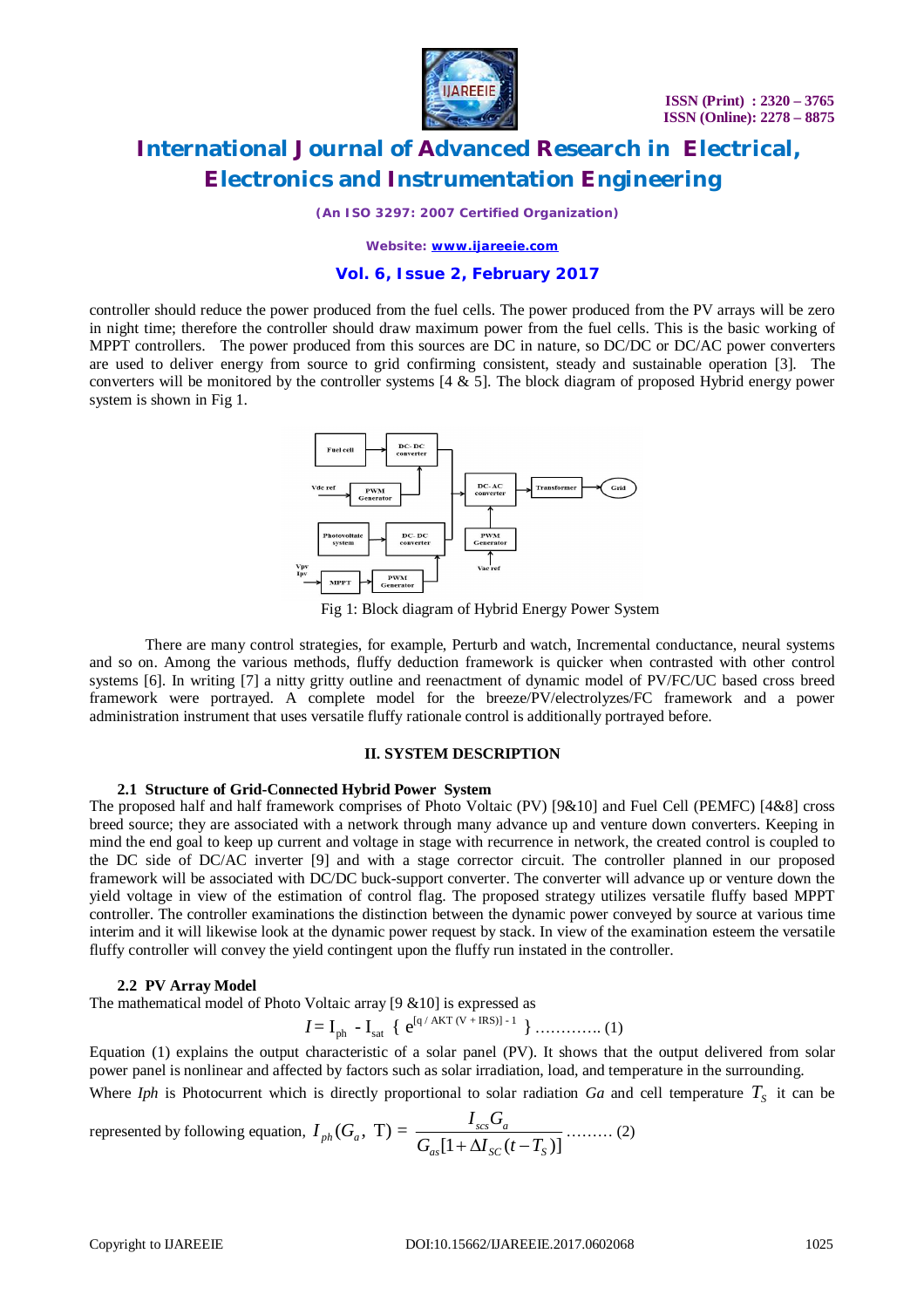

*(An ISO 3297: 2007 Certified Organization)*

*Website: [www.ijareeie.com](http://www.ijareeie.com)*

### **Vol. 6, Issue 2, February 2017**

*Isat* depends on solar irradiation and cell temperature and it can be mathematically expressed as

$$
I_{sat}(G_a, T) = \frac{I_{ph}(G_a, T)}{e(V_{oc}(T)/V_t(T)) - 1} \dots \dots \dots (3)
$$

### **2.3 PEMFC Model**

The PEMFC steady-state feature of a PEMFC source is assessed by means of a polarization curve, which shows the nonlinear relationship between the voltage and current density. The PEMFC output voltage [8] is as follows:

*V V V V V out nerst act ohm conc* …………. (4) Where  $V_{\text{next}}$  is Nernst voltage and  $V_{\text{act}}$  will be the activation voltage given by  $V_{act} = T(a + b \ln(l))$  ...... (5)

*Vohm* is the ohmic voltage due to resistance caused by polymer membrane and electrodes, *Vconc* is the concentration voltage drop, it is expressed as

$$
V_{conc} = -(RT / ZF) \ln(1 - l / l_{\text{limit}}) \dots \dots \dots (6)
$$

### **III. OPERATING STRATEGY OF THE HYBRID SYSTEM**

To acquire most extreme yield control from the plant the control method of the half and half power framework should be introduced viably. There are two sorts of control modes used by our proposed framework. They are Unit Power Control (UPC) and FFC modes. The yield of the framework will be controlled inside a predefined control farthest point to the heap in UPC mode; so this UPC mode can be utilized as a part of instance of low power request. This kind of control mode will influence the framework for continually fluctuating burden request, so another control mode called as Fast Feeder Control (FFC) is presented. On the off chance that the estimation of PFC low, PFCup and PFC max are known, the controller needs to direct voltage produced by the cross breed framework to the feeder. Because of this control mode, the half and half framework yield can be coordinated with request of load. The control mode chips away at the premise of fluffy rationale. In the UPC mode, the reference yield energy of the cross breed source relies upon PV yield and the imperatives of the Fuel Cell yield will influence the framework to yield steady or certain. The stream graph of UPC mode is appeared in Figure 2.



**Fig 2** Algorithm of hybrid system in UPC mode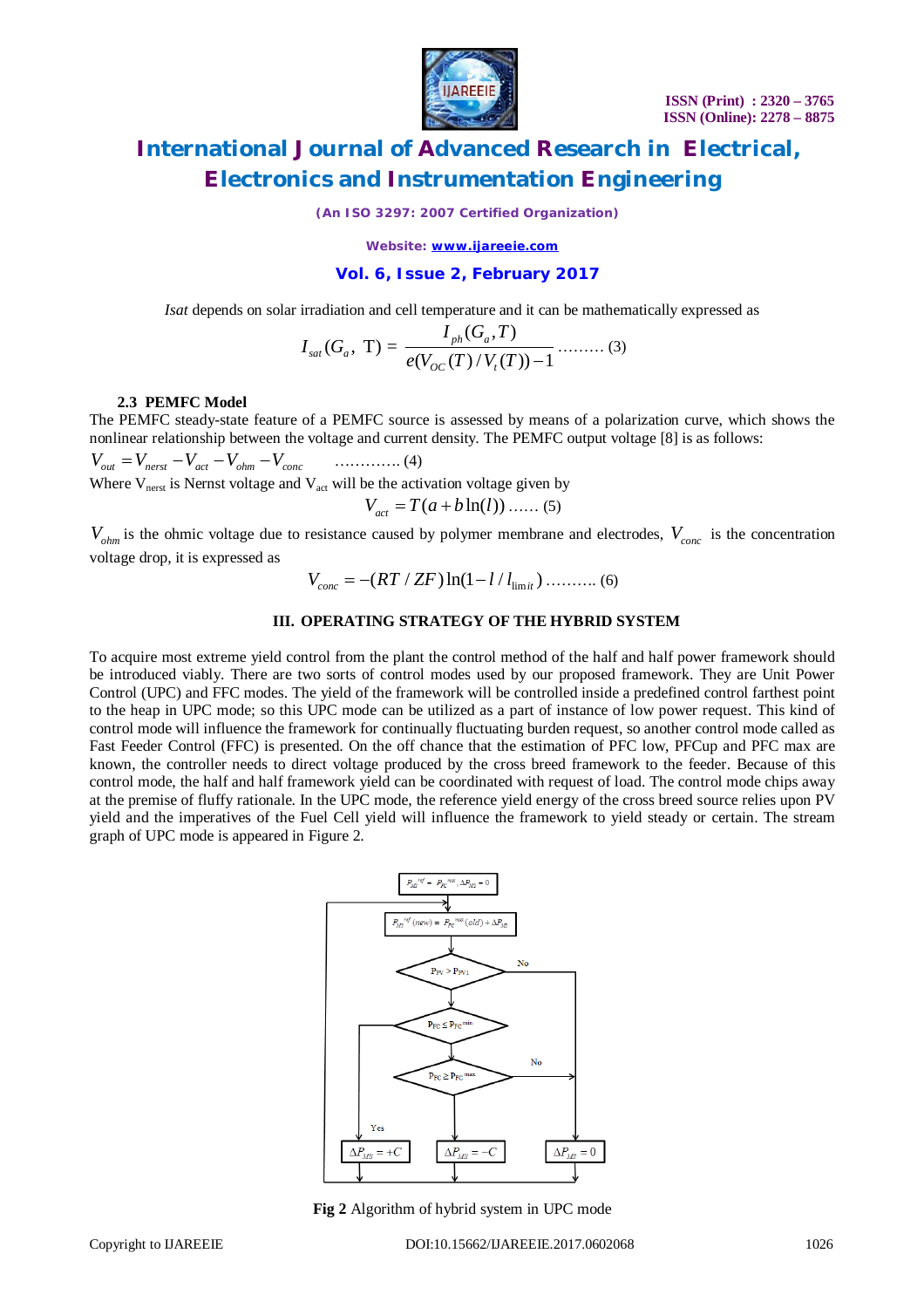

*(An ISO 3297: 2007 Certified Organization)*

*Website: [www.ijareeie.com](http://www.ijareeie.com)*

# **Vol. 6, Issue 2, February 2017**

The control algorithm allows PV and FC to deliver power at its maximum efficiency to supply power to the load. In the UPC mode, the hybrid source regulates the output power by a reference value given below.

*ref P P P PV FC MS* ………………… (7)

The above equation (7) shows the comparison of PV output and Fuel Cell stack system with a regulated nominal value called reference power  $P_{MS}^{ref}$ . However, FC output must satisfy its constraints and it should set an appropriate value [11].

# **IV. PROPOSED ADAPTIVE FUZZY CONTOLLER**

The info factors of the fluffy controller are blunder E and change of mistake CE. The conduct of FLC relies upon participation elements of the run base waveform. Corresponding Integral Controlled framework is less receptive to quick modifications in state thus the framework will be slower to achieve set point. The flowchart of proposed versatile fluffy controller (AFC) is as appeared in figure 3.



**Fig 3** Proposed Adaptive fuzzy controller

To acquire the most extreme power purpose of half breed framework Fuzzy controllers are utilized and the proposed framework performs well as far as strength, quick because of dynamic changes. Fluffy controller will work in two essential modes, one is coarse and the second one is fine modes. There are three phases in this fluffy based control calculation, specifically fuzzification, derivation and defuzzification [12] and it is appeared in Figure 4. A mistake work (E) and change of blunder (∆E) are made amid fuzzification. At that point these factors are contrasted with pre planned esteems amid deduction mode to anticipate suitable reaction. Defuzzification is utilized to change over the fluffy subset of control to participation work esteems. The fluffy principles are appeared in Table 1.

| E<br>ΔE   | <b>NB</b> | <b>NS</b> | <b>NC</b> | <b>PS</b> | <b>PB</b>      |
|-----------|-----------|-----------|-----------|-----------|----------------|
| NB        | <b>PB</b> | <b>PB</b> | NB        | NB        | NB             |
| <b>NS</b> | PS        | NC        | <b>NS</b> | <b>NS</b> | <b>NS</b>      |
| NC        | NC        | NC        | NC        | NC        | <b>PS</b>      |
| <b>PS</b> | <b>NS</b> | <b>PS</b> | PS        | NC        | NC             |
| PB        | NB        | PB        | PB        | NC        | N <sub>C</sub> |

| Table 1: Fuzzy set of rules |  |  |  |  |  |
|-----------------------------|--|--|--|--|--|
|-----------------------------|--|--|--|--|--|

### **Fuzzification and Defuzzification**

Fuzzy sets are subdivided in fuzzy sets as Negative Big (NB), Negative Small (NS), Positive Small (PS), and Positive Big (PB). The value of output (E) and control value ( $\Delta E$ ) are calculated by input factors ( $\beta_{de}$ ,  $\beta$ ). The fuzzy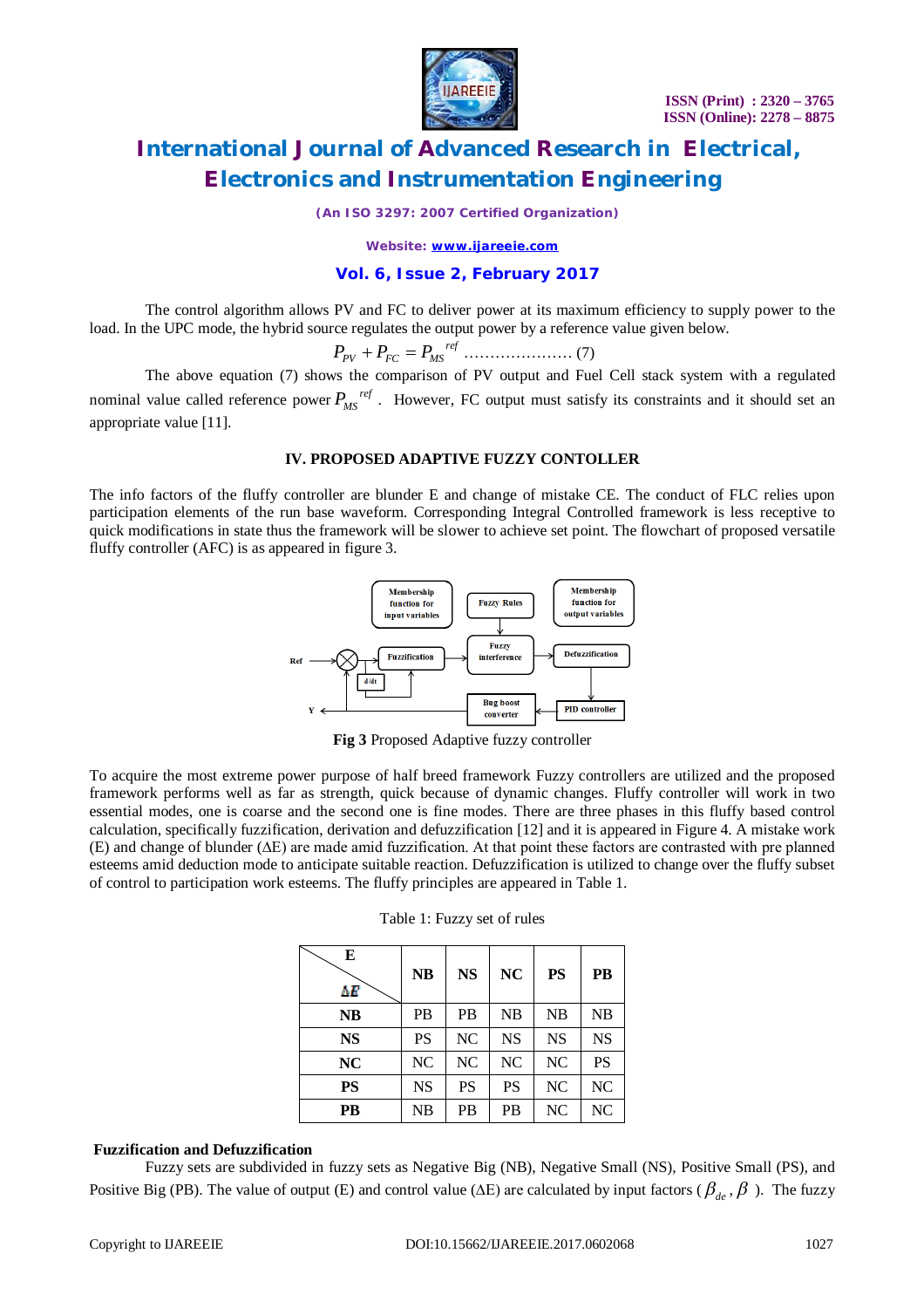

*(An ISO 3297: 2007 Certified Organization)*

*Website: [www.ijareeie.com](http://www.ijareeie.com)*

## **Vol. 6, Issue 2, February 2017**

set values are scaled between values -1 and 1. The output function will be specified by MIN (minimum) operator and MAX (maximum) operator [13 & 14] from the fuzzy sets. Once fuzzification operation is performed, output fuzzy range is traced. Centroid defuzzification is used to defuzzify the coded values in proposed model.



**Fig 4** Fuzzification and defuzzification process(A - C); A - Membership function plots for 'e', B – Membership function plots for 'Δe', C - Membership function plots for 'U'

# **V. RESULTS AND ANALYSIS**

An effective way to deal with draw greatest power from the half and half framework with dynamic load were proposed and executed. At the point when there is a distinction in temperature, illuminations amid control conveyance process, the PV framework moves to wild state, yield power can be controlled by PEMFC and mixture framework. The noncontrolled dc yield voltage of PV is kept up by energy unit and it is sustained to the dc/dc help converter. The voltage will increment relies upon obligation proportion and it can be measured by rationale controller. At the point when there is an adjustment in voltage mistake and reference voltage, the fluffy controller makes control flag which is nourished to PWM flag generator which is then given to lattice inverter. Figure 5 demonstrates recreation of proposed fluffy based cross breed vitality administration framework utilizing MATLAB.







**Fig 6** Results of hybrid system without fuzzy controller. (A) Operation of the single system. (B) Operation of the entire system.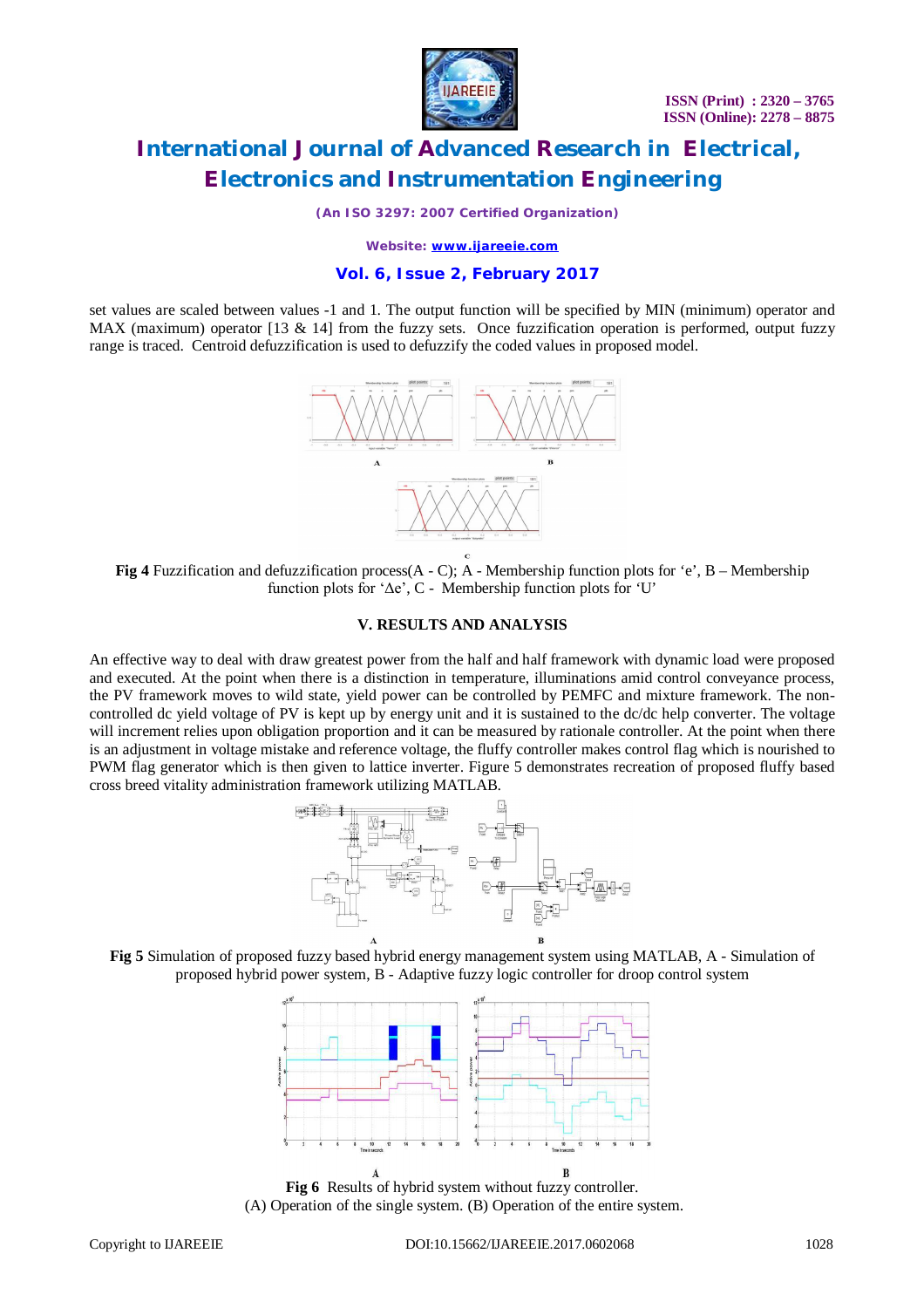

*(An ISO 3297: 2007 Certified Organization)*

*Website: [www.ijareeie.com](http://www.ijareeie.com)*

### **Vol. 6, Issue 2, February 2017**



**Fig 7** Performance comparison

(A) Operation of the hybrid source. (B) Operation of the whole system. (C) Variations of frequency in occur in the system.

Execution of cross breed framework without fluffy controller is appeared in fig 6 and execution upgrade by appropriate hysteresis alteration was appeared in fig 7. The framework will work in FFC modes, amid most extreme load introduce in the framework. The UPC mode is the principle working method of the framework and, later, the framework works all the more consistently. In this mode, the frameworks yield changes directly with each adjustment in stack request as in Fig. 7 (B). Enhancing Operation Performance by utilizing versatile fluffy Controller, varieties in reference voltage in unit control and spasmodic voltage control in feeder stream are killed by utilizing fluffy rationale and the proposed framework works all the more consistently in shifting conditions when contrasted with existing technique.

### **VI. CONCLUSION**

The present research considers proposes a successful approach for vitality administration strategy, to advance vitality delivered from sustainable power source little scale control plants. The proposed technique demonstrates the effectiveness of half breed control framework when contrasted with existing force framework utilizing fluffy rationale controller circuit. The numerical demonstrating of PV exhibit was concentrated to outline a proficient control procedure for control creation from half breed control framework. The control method additionally incorporates control of variances caused by PV control framework. Our proposed framework depends on two modes UPC and FFC mode. The UPC mode has the disservice of controlling to dynamic load in the framework. The FFC mode will deliver a change in the yield control created from PV cluster. Accordingly, our proposed versatile fluffy based control modes observes to be more effective in controlling dynamic load and give control in stage lattice control and diminishes control cancelation in network. The execution of half and half power framework with and without versatile fluffy rationale controller was considered; it is demonstrated that the proposed framework will be more effective when contrasted with other controlling methods. Operation of half and half power hotspot for changing recurrence was approved and comes about demonstrates that cross breed framework is proficient for differing recurrence.

#### **REFERENCES**

- [1]. Khanh LN, Seo JJ, Kim YS, Won DJ. Power-Management strategies for a grid-connected PV-FC hybrid system. IEEE Transactions on Power Delivery. 2010 July; 25(3):1874–82.
- [2]. Hua C, Lin JR. DSP-based controller application in battery storage of phototaic system. Proceedings of 22nd IEEE International Conference Industrial Electronics, Control, and Instrumentation; 1996 Aug 5-10; 3:1705–10.
- [3]. Hajizadeh A, Golkar MA. Power flow control of grid connected fuel cell distributed generation systems. J Elect Eng Technol. 2008; 3(2):143– 51.
- [4]. Koutroulish K, Kaalitzakis K. Development of a microcontroller-based, phototvoltaic maximum power point tracking control system. IEEE Trans Power Electron. 2001 Jan; 16(1), 46–54.
- [5]. Wang N, Shaw SR. Dynamic models and model validation for PEM fuel cells using electrical circuits. IEEE Trans Energy Convers. 2005 June; 20(2):442–51.
- [6]. Rrezvani F, Mozafari B, Faghihi F. Power quality analysis for phototaic system considering unbalanced stage. Indian Journal of Science and Technology. 2015 July; 8(14):60194.